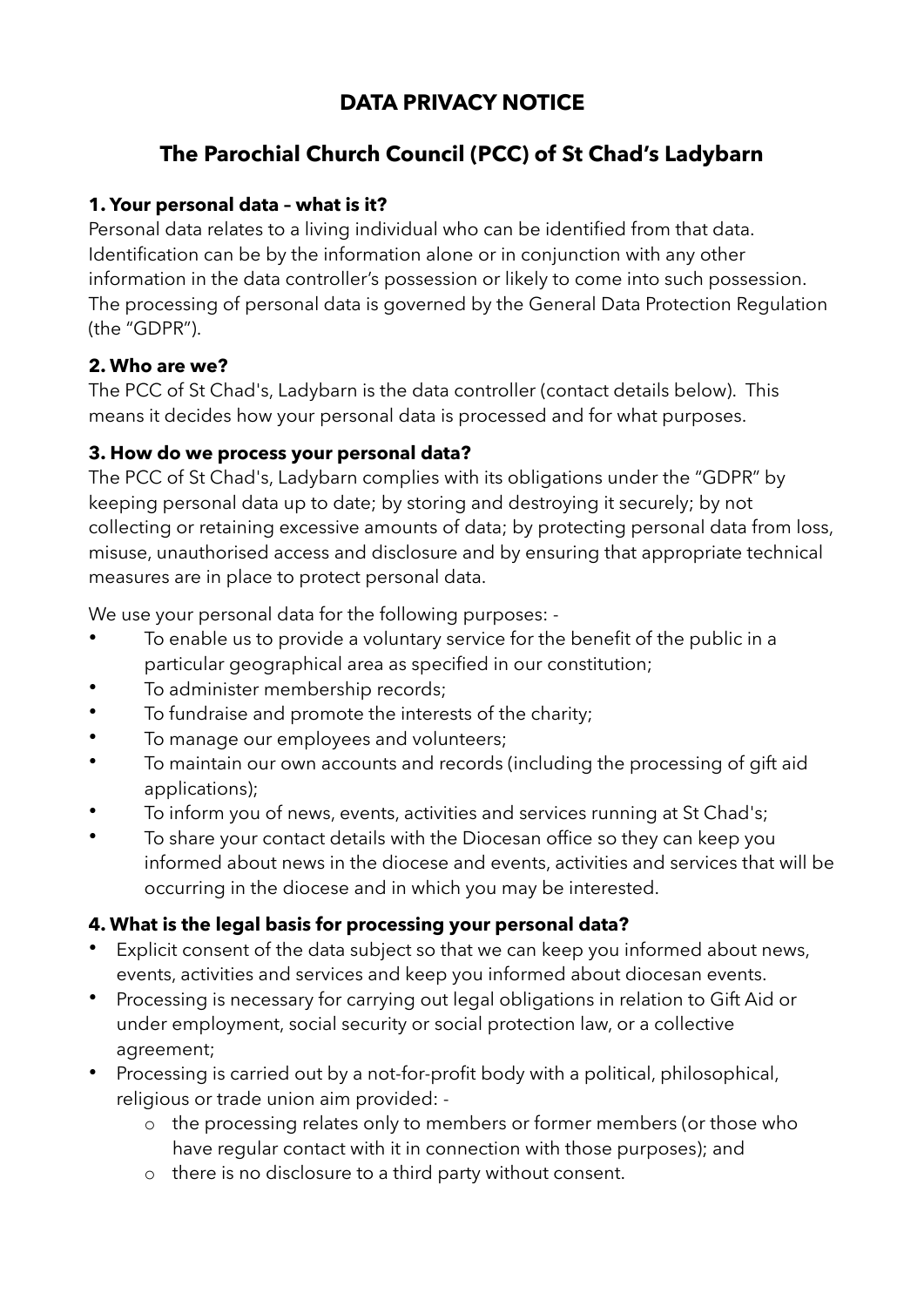#### **5. Sharing your personal data**

Your personal data will be treated as strictly confidential and will only be shared with other members of the church in order to carry out a service to other church members or for purposes connected with the church. We will only share your data with third parties outside of the parish with your consent.

# <span id="page-1-1"></span>**6. How long do we keep your personal data[1](#page-1-0)?**

We keep data in accordance with the guidance set out in the guide "Keep or Bin: Care of Your Parish Records" which is available from the Church of England website [see footnote for link].

Specifically, we retain electoral roll data while it is still current; gift aid declarations and associated paperwork for up to 6 years after the calendar year to which they relate; and parish registers (baptisms, marriages, funerals) permanently.

# **7. Your rights and your personal data**

Unless subject to an exemption under the GDPR, you have the following rights with respect to your personal data: -

- The right to request a copy of your personal data which the PCC of St Chad's, Ladybarn holds about you;
- The right to request that the PCC of St Chad's, Ladybarn corrects any personal data if it is found to be inaccurate or out of date;
- The right to request your personal data is erased where it is no longer necessary for the PCC of St Chad's, Ladybarn to retain such data;
- The right to withdraw your consent to the processing at any time
- The right to request that the data controller provide the data subject with his/her personal data and where possible, to transmit that data directly to another data controller, (known as the right to data portability), (where applicable) [*Only applies where the processing is based on consent or is necessary for the performance of a contract with the data subject and in either case the data controller processes the data by automated means*].
- The right, where there is a dispute in relation to the accuracy or processing of your personal data, to request a restriction is placed on further processing;
- The right to object to the processing of personal data, (where applicable) [*Only applies where processing is based on legitimate interests (or the performance of a task in the public interest/exercise of official authority); direct marketing and processing for the purposes of scientific/historical research and statistics*]
- The right to lodge a complaint with the Information Commissioners Office.

<span id="page-1-0"></span>Details about retention periods can currently be found in the Record Management Guides located on the Church of **[1](#page-1-1)** England website at: -<https://www.churchofengland.org/more/libraries-and-archives/records-management-guides>